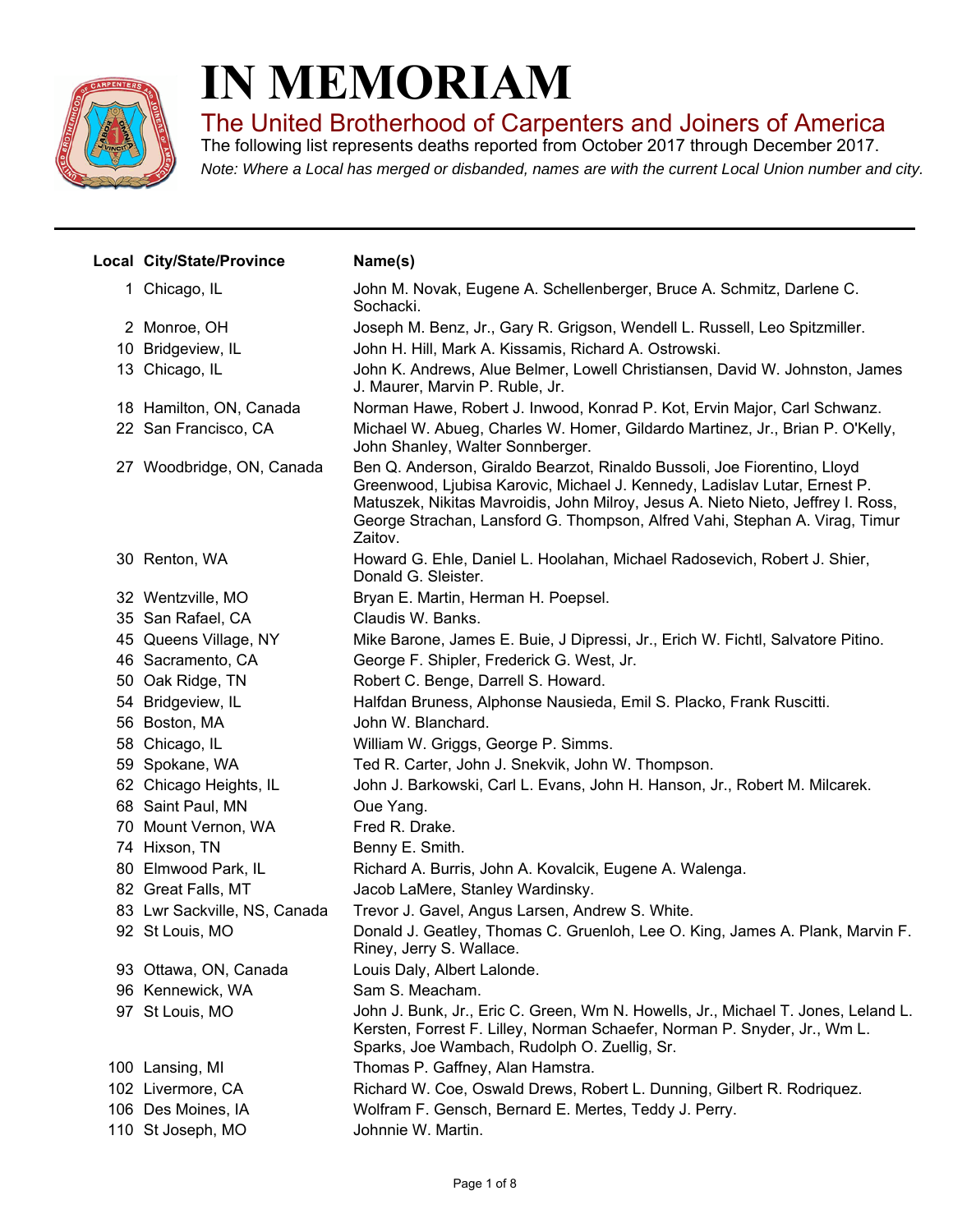| Local City/State/Province | Name(s)                                                                                                                                                                                                                                                                                                                                                                                                                                                                                                                                                                                                                                                                                                                                                                                                                                                                                                                                                                               |
|---------------------------|---------------------------------------------------------------------------------------------------------------------------------------------------------------------------------------------------------------------------------------------------------------------------------------------------------------------------------------------------------------------------------------------------------------------------------------------------------------------------------------------------------------------------------------------------------------------------------------------------------------------------------------------------------------------------------------------------------------------------------------------------------------------------------------------------------------------------------------------------------------------------------------------------------------------------------------------------------------------------------------|
| 129 Lacey, WA             | Les I. Bodnar, Norman L. Burton, Richard A. Johnson, David J. McQuain, Melvin<br>C. Rowe, Wm E. Thorson, Joseph R. Vasquez.                                                                                                                                                                                                                                                                                                                                                                                                                                                                                                                                                                                                                                                                                                                                                                                                                                                           |
| 133 Terre Haute, IN       | Joseph C. Chrisman.                                                                                                                                                                                                                                                                                                                                                                                                                                                                                                                                                                                                                                                                                                                                                                                                                                                                                                                                                                   |
| 136 Monroe, OH            | Shelly R. Amburgey, Brian K. Jarrett, Rodney W. Lafferty, Louis W. Littlejohn,<br>Clarence D. Lucas, Michael T. McMahon, Lawrence Victor, Jr.                                                                                                                                                                                                                                                                                                                                                                                                                                                                                                                                                                                                                                                                                                                                                                                                                                         |
| 146 Oregon City, OR       | Robert F. Hansen.                                                                                                                                                                                                                                                                                                                                                                                                                                                                                                                                                                                                                                                                                                                                                                                                                                                                                                                                                                     |
| 150 Camarillo, CA         | Albert C. Espinoza, Howard Farner, Isaac M. Salinas.                                                                                                                                                                                                                                                                                                                                                                                                                                                                                                                                                                                                                                                                                                                                                                                                                                                                                                                                  |
| 152 Martinez, CA          | R D. Davis, Michael A. Harry, Jerry Henderson, Myron H. Nicholson, Gordon D.<br>Raynor, Jason Richards, Orlin D. Swenson, Monroe P. Teague, Donald Wandell.                                                                                                                                                                                                                                                                                                                                                                                                                                                                                                                                                                                                                                                                                                                                                                                                                           |
| 157 New York, NY          | Richard W. Allen, Joseph Alleyne, Robert E. Barrett, Jr., James J. Brady, Azariah<br>A. Bryan, Robert S. Byrnes, Billy Ciechalski, Philip Cohen, Edward J. Correll,<br>Eddie J. Deery, Elliott M. DeJourdan, Robert Del Rossi, Lawrence R. Dudley,<br>Edward K. Gallagher, Tommaso A. Gallo, William A. Glavas, John Harmady,<br>Thomas J. Imbesi, Richard W. Lombardi, Kenneth A. Massop, Heinz Maurer,<br>Hughie P. Mcaree, Patrick V. McCague, Christopher Minehan, Charles A.<br>Molyneaux, John Mulvihill, Frank Naples, Gary Neuman, Dragoslav Novakovic,<br>George Odegord, Harry S. Odenwald, Roger Olsen, Patrick Osullivan, Michael<br>Perry, Samuel R. Perry, Raul Prado, Stephen E. Pulaski, Emilio Rodriguez,<br>Sergio Rodriguez, Ruben Rosa, Harry Rosenberg, James T. Scott, Stanley O.<br>Sheppard, Cromwell Stevens, Patrick J. Sweeney, Carmine A. Tedesco, Luther<br>Turnbull, Antonio D. Volpe, Thomas L. Walsh, Lyall A. Watson, Tibor Weisz,<br>Anthony Zerbo. |
| 158 Philadelphia, PA      | Robert H. Bell, Daniel F. Clement, Francis Dougherty, James L. Keller, Michael J.<br>Kulko, Robert A. McKelvey, Patrick Meeink, Joseph D. Onorato, Michael Paturzo,<br>N J. Raimondo, Fred Taylor, Jos J. Tierno, Albert J. Vacca, Jr., Raymond Yorks.                                                                                                                                                                                                                                                                                                                                                                                                                                                                                                                                                                                                                                                                                                                                |
| 164 Havertown, PA         | Leo C. Boylan, Samuel T. Santoro.                                                                                                                                                                                                                                                                                                                                                                                                                                                                                                                                                                                                                                                                                                                                                                                                                                                                                                                                                     |
| 167 Allentown, PA         | Steven J. Hader, Travis C. Hunter, Terence P. Martini.                                                                                                                                                                                                                                                                                                                                                                                                                                                                                                                                                                                                                                                                                                                                                                                                                                                                                                                                |
| 171 Youngstown, OH        | Harold C. Cyrus, Richard Flora, Charles J. Ivan, James E. McLaughlin, Donald<br>Ritchey.                                                                                                                                                                                                                                                                                                                                                                                                                                                                                                                                                                                                                                                                                                                                                                                                                                                                                              |
| 173 New Castle, DE        | Harvey H. Camp, Herbert A. Cole, Francis J. Conroy, John J. Lauter, John J.<br>Lawler, Paul N. McKinney.                                                                                                                                                                                                                                                                                                                                                                                                                                                                                                                                                                                                                                                                                                                                                                                                                                                                              |
| 174 Joliet, IL            | James J. Heintz, Daniel J. Kohl, Angelo A. Marchio, Jason J. McNamara, Robert<br>J. Minarich, Robert J. Reitz, Mark W. Smith, Jeremy Vaughan.                                                                                                                                                                                                                                                                                                                                                                                                                                                                                                                                                                                                                                                                                                                                                                                                                                         |
| 175 Louisville, KY        | Douglas R. Coogle, Ernest Haycraft, David A. Keith, Lonnie R. Schwaniger,<br>Donald Wynn.                                                                                                                                                                                                                                                                                                                                                                                                                                                                                                                                                                                                                                                                                                                                                                                                                                                                                             |
| 177 Baltimore, MD         | Alvin J. Bowles, Jr., Edward R. Budzynski, Kallis J. Hall, William J. Hash, Jr.,<br>Charles F. Keyser, III, John L. Sheets.                                                                                                                                                                                                                                                                                                                                                                                                                                                                                                                                                                                                                                                                                                                                                                                                                                                           |
| 179 Edison, NJ            | David C. Bey, Oscar S. Collins, Harry Duncan, Jr., Terry F. Milstead, Harold R.<br>Smith, Gerald E. Whitsel.                                                                                                                                                                                                                                                                                                                                                                                                                                                                                                                                                                                                                                                                                                                                                                                                                                                                          |
| 180 Vallejo, CA           | Yoshio S. Nakatani, Richard D. Paynter, Hans Sanderson, Jr.                                                                                                                                                                                                                                                                                                                                                                                                                                                                                                                                                                                                                                                                                                                                                                                                                                                                                                                           |
| 181 Elmwood Park, IL      | Odell E. Emberton, Egert Ericson, Roger Hedlund, William M. Heidenreich, Earl<br>M. Hutchins, Anthony B. Ocasio.                                                                                                                                                                                                                                                                                                                                                                                                                                                                                                                                                                                                                                                                                                                                                                                                                                                                      |
| 184 West Jordan, UT       | Sal Meli.                                                                                                                                                                                                                                                                                                                                                                                                                                                                                                                                                                                                                                                                                                                                                                                                                                                                                                                                                                             |
| 186 Steubenville, OH      | Donald W. Huff, Milan Z. Kvocka, Jeffrey L. Whitehouse, Michael E. Wurschum,<br>Sr.                                                                                                                                                                                                                                                                                                                                                                                                                                                                                                                                                                                                                                                                                                                                                                                                                                                                                                   |
| 196 Fife, WA              | James E. Crawford, Louis M. Imhoff, Dale A. Nielsen.                                                                                                                                                                                                                                                                                                                                                                                                                                                                                                                                                                                                                                                                                                                                                                                                                                                                                                                                  |
| 197 Upper Marlboro, MD    | Harvey O. Grimsley.                                                                                                                                                                                                                                                                                                                                                                                                                                                                                                                                                                                                                                                                                                                                                                                                                                                                                                                                                                   |
| 200 Columbus, OH          | Billy J. Adkins, Harold L. Ferko, Lemuel Q. Fields, Joe W. Freeman, William A.<br>Freshkorn, James E. Lillie, Ronald L. Raimey, Lee R. Sheets, Ronald G. Sparks,<br>Robert E. Stuart, Robert L. Thomas, Jr., Heath A. Thompson.                                                                                                                                                                                                                                                                                                                                                                                                                                                                                                                                                                                                                                                                                                                                                       |
| 201 Wichita, KS           | Raymon E. Hartman.                                                                                                                                                                                                                                                                                                                                                                                                                                                                                                                                                                                                                                                                                                                                                                                                                                                                                                                                                                    |
| 202 Grayling, MI          | William Kareus, Jr., Barry R. Knudsen, Paul E. Masty.                                                                                                                                                                                                                                                                                                                                                                                                                                                                                                                                                                                                                                                                                                                                                                                                                                                                                                                                 |
| 205 Richmond, VA          | Stuart R. Fortune, Carlton G. Wrighten.                                                                                                                                                                                                                                                                                                                                                                                                                                                                                                                                                                                                                                                                                                                                                                                                                                                                                                                                               |
| 209 Sylmar, CA            | William K. Griffin, Ken H. Park, Dennis R. Roscher, Robert T. Talamantes.                                                                                                                                                                                                                                                                                                                                                                                                                                                                                                                                                                                                                                                                                                                                                                                                                                                                                                             |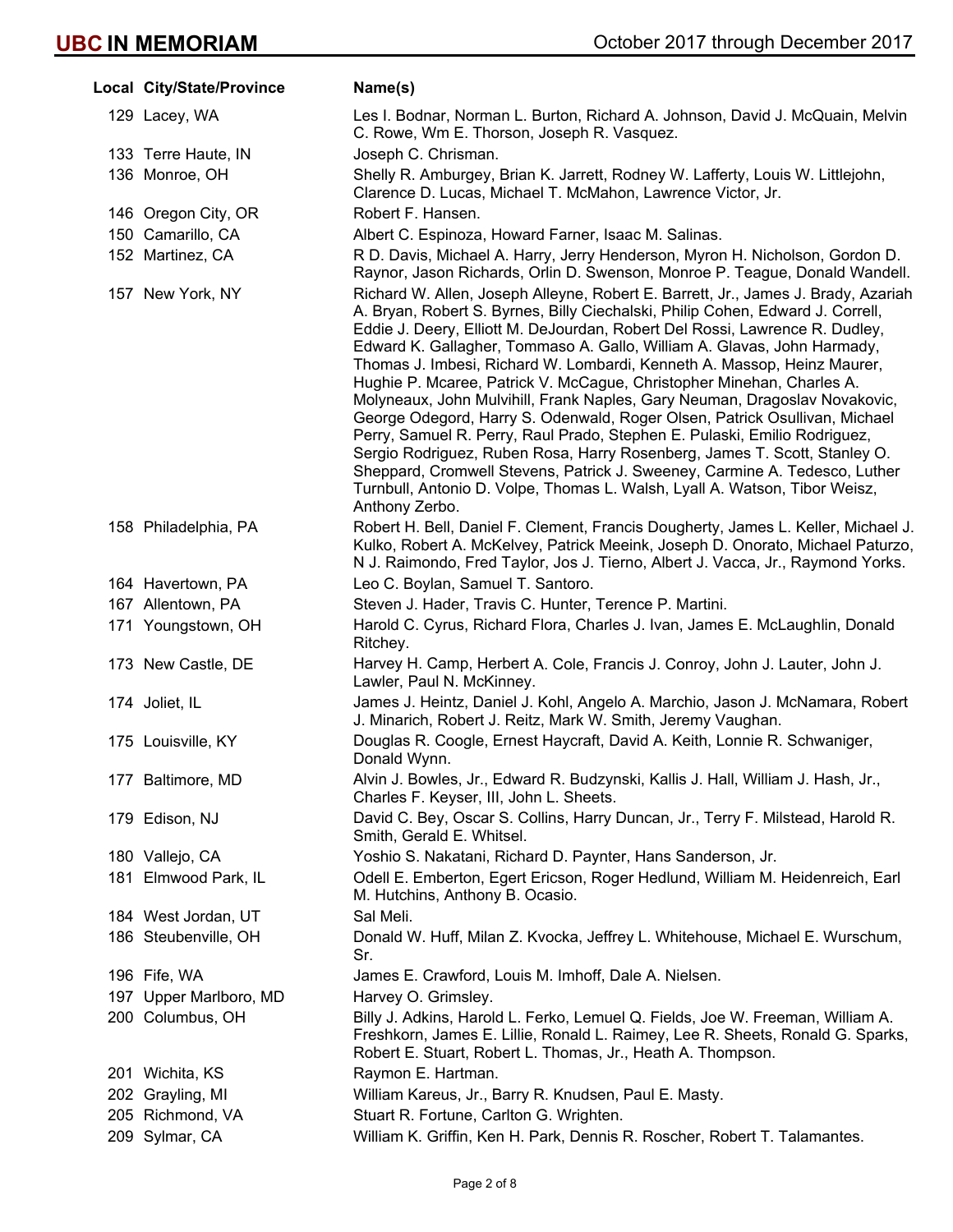| Local City/State/Province | Name(s)                                                                                                                                                                                                                                                                   |
|---------------------------|---------------------------------------------------------------------------------------------------------------------------------------------------------------------------------------------------------------------------------------------------------------------------|
| 212 New York, NY          | Christopher N. Sayers.                                                                                                                                                                                                                                                    |
| 215 Lafayette, IN         | Teddy F. Holderfield.                                                                                                                                                                                                                                                     |
| 216 Fort Smith, AR        | Robert J. Alberty.                                                                                                                                                                                                                                                        |
| 217 Foster City, CA       | Gilbert E. Hagnere, Albert Pastorelli.                                                                                                                                                                                                                                    |
| 219 Wilmington, DE        | Joseph S. Budesa, Glen E. Hartsock, John M. Poeta, Sr.                                                                                                                                                                                                                    |
| 224 Newburgh, IN          | Gary L. Petry, Billy W. Syers.                                                                                                                                                                                                                                            |
| 225 Atlanta, GA           | Richard I. Green.                                                                                                                                                                                                                                                         |
| 232 Fort Wayne, IN        | James R. Brainerd, Matthew A. Oberley.                                                                                                                                                                                                                                    |
| 237 East Peoria, IL       | Frederick K. Hoffman, Wilbur L. Overholt, Robert E. Reber.                                                                                                                                                                                                                |
| 243 Champaign, IL         | Randy L. Fisher, Jason Gudeman.                                                                                                                                                                                                                                           |
| 249 Kingston, ON, Canada  | John P. Carreiro, Sr., Danniel L. Frizzell.                                                                                                                                                                                                                               |
| 250 Des Plaines, IL       | Ronald D. Essenpreis, Steve C. Ford, Gerald W. Mason, Ado Pasquesi, Climmie<br>Young.                                                                                                                                                                                     |
| 251 Edison, NJ            | Wallace H. Easterly, Donald Marshall, Gregg C. Seiler.                                                                                                                                                                                                                    |
| 252 Edison, NJ            | Jason S. Devine, Christian J. Jaeckle, Scott A. Mcmanus, Luigi Pompili, Anton S.<br>Rubinic.                                                                                                                                                                              |
| 253 Hackensack, NJ        | Angelo Benenati, Alberto M. Fernandez, Antonio Fiornascente, Francis B. Hayes,<br>Jr., Ralph Scarfone, Daniel P. Toye.                                                                                                                                                    |
| 254 Edison, NJ            | Peter Martorana.                                                                                                                                                                                                                                                          |
| 255 Hammonton, NJ         | Alfred M. Albano, Michael S. Barham, Sr., Alvin T. Best, James W. Brannan, III,<br>Walter R. Cramer, Frank Grasso, Keith D. Hartwell, Sr., Ken Kozio, James M.<br>Larue, Devon K. Lopez, Charles H. Mabry, Bart P. Malone, Frank J. McDonald,<br>Jr., Dale E. Snellbaker. |
| 256 Savannah, GA          | Matthew L. Johnson.                                                                                                                                                                                                                                                       |
| 264 Pewaukee, WI          | Richard G. Christiansen, Ronald F. Reid.                                                                                                                                                                                                                                  |
| 270 Springfield, IL       | Donald J. Gleason, Terry A. Leverton, Ronald P. Walsh.                                                                                                                                                                                                                    |
| 271 Eugene, OR            | Cecil J. Ghan, Kimbal C. Smith.                                                                                                                                                                                                                                           |
| 272 Chicago Heights, IL   | Theodore J. Ely, Edward A. Frey, Loren G. Gates, Rodger D. Keys, Cody A.<br>Klotz, James E. Seibert, Larry D. Wilkens, Stoney B. Wireman.                                                                                                                                 |
| 276 Cheektowaga, NY       | Kenneth R. Allen, Jon P. Aroix, Marvin E. Brown, Walter M. Buchholz, Jesse M.<br>Caudill, Howard N. Kline, Herman E. Leonard, Mark L. Losito, Austin Nobles.                                                                                                              |
| 277 Binghamton, NY        | Richard E. Benesh, Patrick T. Kress, Jerry L. Lindblad, Rudolph J. Lorenzoni,<br>William S. Mousaw, Lloyd R. Ruggles, Jr., Lloyd R. Ruggles, Sr., Richard E.<br>Rumsey.                                                                                                   |
| 279 Hopewell Junction, NY | Peter O. Ehnes, John A. Griffin, Michael G. Sigliano, Roy H. Youngstrom.                                                                                                                                                                                                  |
| 283 Augusta, GA           | Clayton C. Mason, Scott A. Matthews.                                                                                                                                                                                                                                      |
| 285 Akron, OH             | Jason A. Bisson, William H. Carter, Terry G. Davis, John R. Hull, David Miller,<br>Dude Nelson.                                                                                                                                                                           |
| 290 Hauppauge, NY         | John D. Cantwell, Dominic Cestra, Eugene P. Lessard, Rudolph P. Michalek, Roy<br>Nervik, Heinz Schimmrich, F M. Spaccarotella, Valdis S. Zeltins.                                                                                                                         |
| 291 Albany, NY            | Kenneth Casabonne, Emerson W. Cowles, III, James V. McHale, Anthony<br>Mirabile, David R. Morrison, Michael W. Myers, Lucky Robbins, William D.<br>Satterlee, Jr.                                                                                                         |
| 301 Indianapolis, IN      | John N. Lampkins, Michael P. Wiley.                                                                                                                                                                                                                                       |
| 308 Cedar Rapids, IA      | Chad L. Murley.                                                                                                                                                                                                                                                           |
| 314 Madison, WI           | Donald J. Beier, Carl M. Fairbert, Theodore H. Lareau, Cevin J. Lynch, Archie W.<br>McLean, Mark Peter.                                                                                                                                                                   |
| 315 Kansas City, MO       | Claude A. Asbury, John Liberto, M W. McWhorter.                                                                                                                                                                                                                           |
| 322 Saint Paul, MN        | Norman L. Carlson, Charles T. Christian, Victor C. Ecklund, Thomas R. Frigaard,<br>Leroy M. Hanson, Vernon J. Kampa, Edward A. Leoso, Joseph M. Lewis, Gordon<br>A. Phillips.                                                                                             |
| 326 Yalesville, CT        | Marcus L. Austin, Fernand Bergeron, Clarence W. Bradley, Fernand Cote, Frank                                                                                                                                                                                              |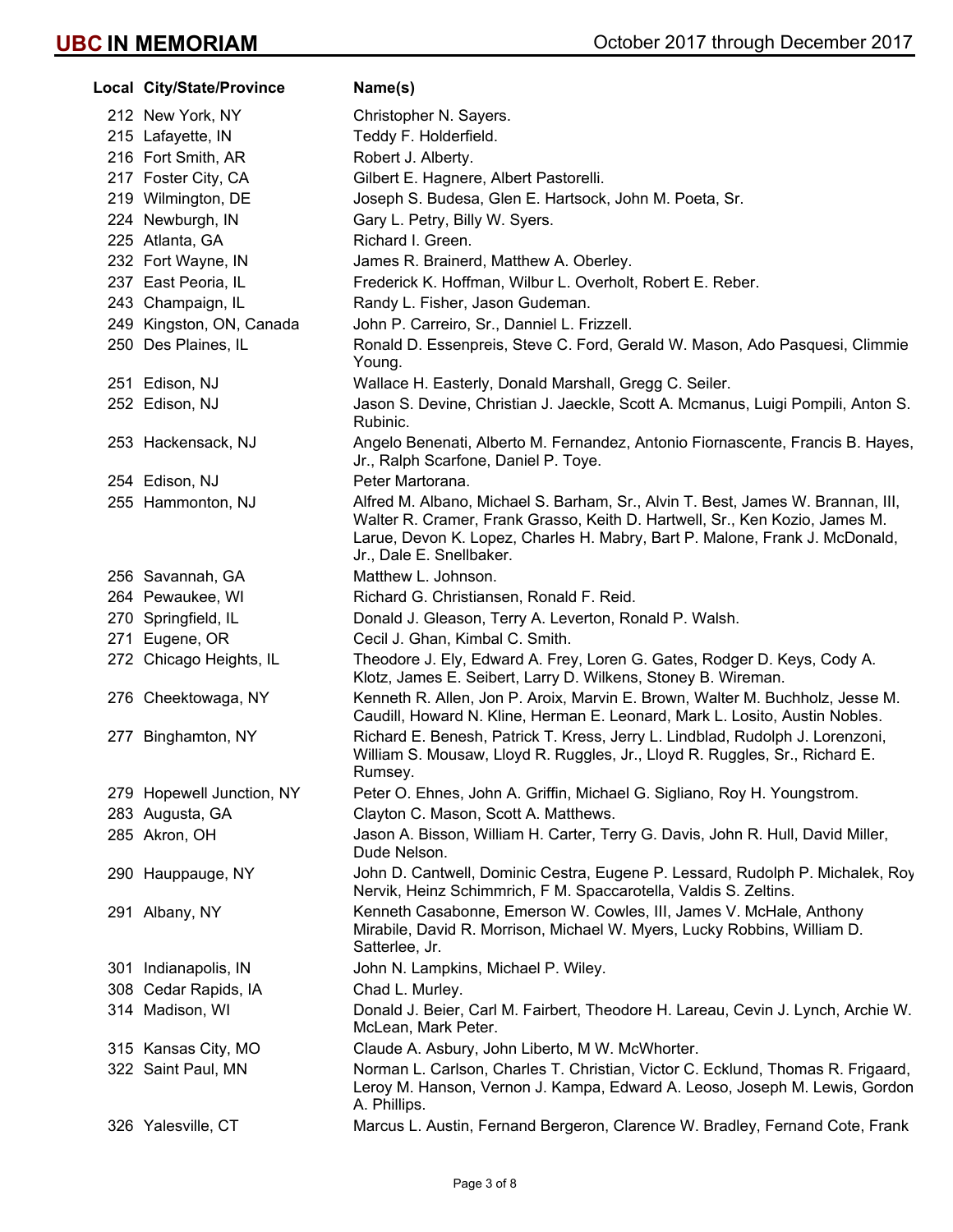| Local City/State/Province | Name(s)                                                                                                                                                                                                                                                                                                                                                    |
|---------------------------|------------------------------------------------------------------------------------------------------------------------------------------------------------------------------------------------------------------------------------------------------------------------------------------------------------------------------------------------------------|
|                           | S. Floridia, Jerry J. Hewitt, Samuel G. Kelmelis, Paul J. Levesque, Emilien<br>Michaud, Yvon Philibert, Marcel Scalabrini, Robert J. Walsh, Jr., Edwin H.<br>Zielinski.                                                                                                                                                                                    |
| 327 Dorchester, MA        | Ray J. Baldwin, Thomas L. Hutchinson, Ralph M. MacLeod, Bertrand Moreau,<br>Joseph F. Murphy.                                                                                                                                                                                                                                                              |
| 328 Cambridge, MA         | William C. Bowes, Ronald J. Kolinsky, Paul A. Rowe, Kenneth W. Whitehorn.                                                                                                                                                                                                                                                                                  |
| 330 Warwick, RI           | John Arcuri, Bernard C. Brennan, Albert Duhaime, Jr., Leon O. Laporte, John W.<br>Lynch, Sr., Henry J. Monast, Ronald J. Paul, Donald Thomas.                                                                                                                                                                                                              |
| 336 Worcester, MA         | Lawrence J. Comeau, Philip J. Ouellette, Eugene D. Roux, David M. Zglobicki.                                                                                                                                                                                                                                                                               |
| 339 Wilmington, MA        | Martin V. Broderick, Joseph A. Rodgers, Mario R. Valenzuela.                                                                                                                                                                                                                                                                                               |
| 344 Pewaukee, WI          | Robert K. Fenn, Samuel Hadjinian, Gerald R. Hoover, James H. Kolpin, Thomas<br>C. Lester, Brian D. Lorbiecki, Glen A. Wick.                                                                                                                                                                                                                                |
| 346 Randolph, MA          | John P. Welstead.                                                                                                                                                                                                                                                                                                                                          |
| 349 Portland, ME          | Albert H. Desjardins, Kenneth L. Dyer, Edwin V. Pasanen.                                                                                                                                                                                                                                                                                                   |
| 351 Rossford, OH          | Stephen E. Englehardt, Jeffrey D. Fast, Robert L. Fortney, Roger P. Glanz,<br>Clifford Gratz, Jr., Forrest L. Plotts, Marion P. Roberson, Edwin A. Schnitkey,<br>Donald West.                                                                                                                                                                              |
| 352 Manchester, NH        | David J. Charette.                                                                                                                                                                                                                                                                                                                                         |
| 357 Paducah, KY           | Onielous B. Texidor.                                                                                                                                                                                                                                                                                                                                       |
| 363 Lisle, IL             | Robert W. Kahl.                                                                                                                                                                                                                                                                                                                                            |
| 364 Indianapolis, IN      | Brian M. Brosius.                                                                                                                                                                                                                                                                                                                                          |
| 373 Cleveland, OH         | William Bletsch, Jeff W. Brock, Takao Kunimoto, Robt McDonough, Ronald<br>Mellon, Daniel D. O'Connell, Daniel Palmentera, Peter W. Sinnema, David M.<br>Whisenhunt, Theodore Zahn.                                                                                                                                                                         |
| 397 Port Hope, ON, Canada | Albertus T. Bakker, Kelly Bebee, Robert J. Servos.                                                                                                                                                                                                                                                                                                         |
| 405 San Jose, CA          | John C. Albaugh, Edward G. Batinich, Filadelfo J. Urata.                                                                                                                                                                                                                                                                                                   |
| 407 Albuquerque, NM       | George B. Baca, Rudolph V. Edmondson, Joe C. Fresquez.                                                                                                                                                                                                                                                                                                     |
| 409 Los Angeles, CA       | Sergio Silva.                                                                                                                                                                                                                                                                                                                                              |
| 413 South Bend, IN        | Dale A. Holderman.                                                                                                                                                                                                                                                                                                                                         |
| 420 Sheakleyville, PA     | Daniel M. Collins, Melvin R. Henning, Ronald L. Lassinger, George Manolovich,<br>Jr., Ralph L. Marshall, Edward S. Peters, Perry O. Shively, Jr.                                                                                                                                                                                                           |
| 423 Duncansville, PA      | Armond A. Caggiano, Devere A. Kendall, Dan B. Kerstetter, John Koshute, Larry<br>H. Kunkle.                                                                                                                                                                                                                                                                |
| 429 Arlington, TX         | Perry L. Drake.                                                                                                                                                                                                                                                                                                                                            |
| 431 Lebanon, PA           | David L. Kipp, Austin J. Kotchey, James B. Reiff.                                                                                                                                                                                                                                                                                                          |
| 432 Pittsburgh, PA        | Thomas P. Callender, John A. Campbell, Paul J. Dalessandro, William C. Davis,<br>David M. Dibiase, John A. Gaines, Jeffery J. Hill, Richard W. Horn, Richard<br>Inesso, Herbert L. Kincaid, Gregory J. Mazzei, Leonard J. Murgi, Richard L. Nill,<br>Harry W. Sell, John S. Spicuzza, Donald E. Tuomi, Matt T. Wasielewski, John P.<br>Yousko.             |
| 434 Chicago Heights, IL   | Carl Cimaroli, Joseph C. Falvey, William M. Pass.                                                                                                                                                                                                                                                                                                          |
| 435 Cleveland, OH         | James L. Acheson, Frank R. Bartos, Bruce A. Bora, Hickman Borders, John G.<br>Bostater, Peter Feddish, Roy A. Fiala, Richard G. Gillespie, Dwayne Liezert, Paul<br>D. Matejka, Frank J. McKeon, Robert K. Nolan, Ray C. Orgel, Robert W. Prowell,<br>Jos A. Slezak, George Stratis, Donald K. Walker, Sanford Wayne, Karl K. Weiss,<br>G B. Wojciechowski. |
| 436 Bridgeport, WV        | Kenneth L. Boyce.                                                                                                                                                                                                                                                                                                                                          |
| 437 Portsmouth, OH        | Michael E. Otworth, James D. Tackett.                                                                                                                                                                                                                                                                                                                      |
| 439 Bridgeport, WV        | Steven C. Chaney, Terry Harper, Carmel M. Kirk, Rick A. Long, Jay M. Parsons,<br>Richard Watson, Sr., Mary B. White.                                                                                                                                                                                                                                       |
| 441 Pittsburgh, PA        | David E. Anderson, Warren D. Atherton, William A. Cravenor, Daniel A. Dinardo,<br>Joseph R. Halterman, Leo M. Markle, Carl E. Peterson, Larry N. Pletcher, John<br>Semon.                                                                                                                                                                                  |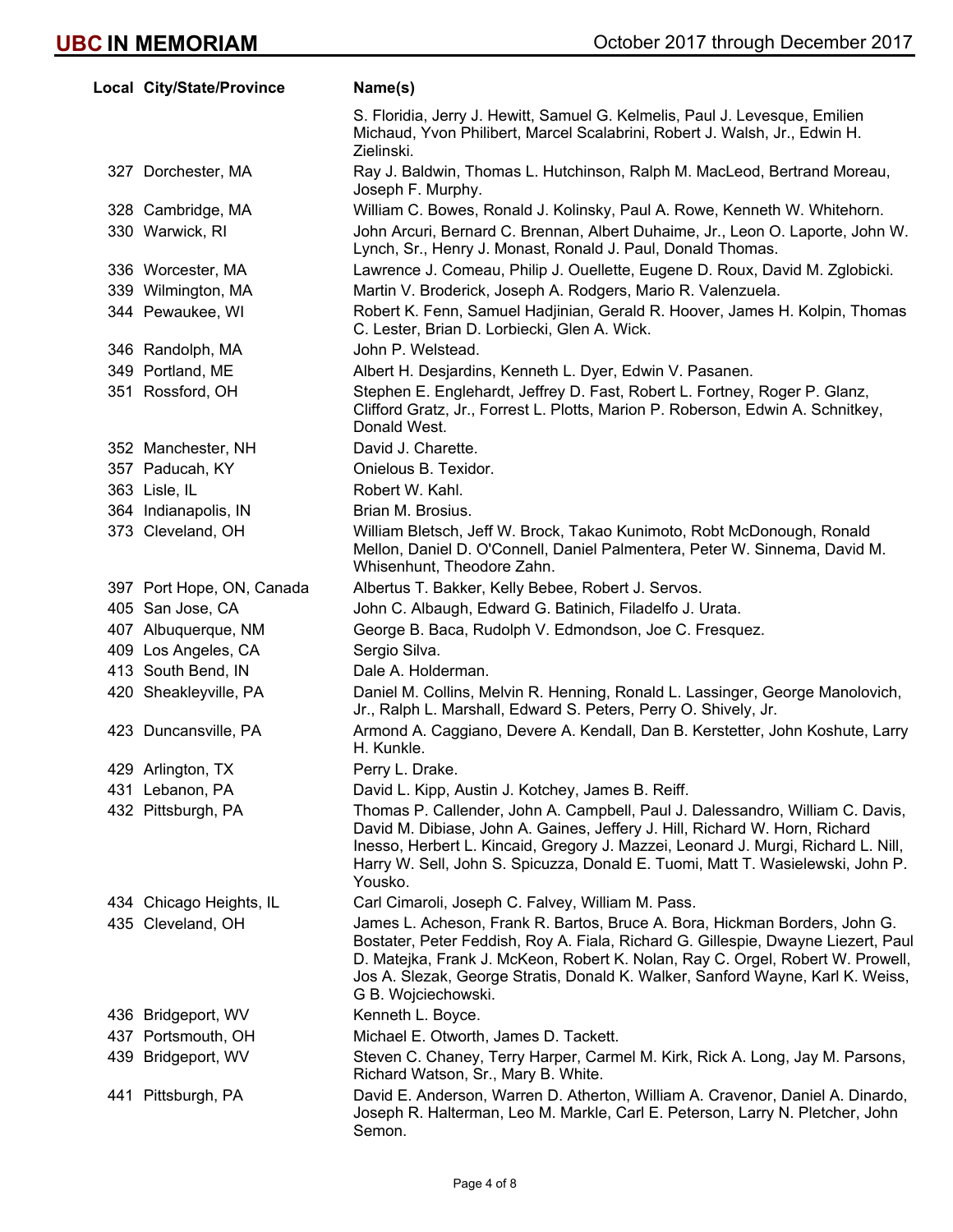| Local City/State/Province  | Name(s)                                                                                                                                                                                                                                                                                                                                                                                                                                                        |
|----------------------------|----------------------------------------------------------------------------------------------------------------------------------------------------------------------------------------------------------------------------------------------------------------------------------------------------------------------------------------------------------------------------------------------------------------------------------------------------------------|
| 443 Pittsburgh, PA         | Garry W. Dickens, Jeffrey L. Mack, James J. Omahoney.                                                                                                                                                                                                                                                                                                                                                                                                          |
| 445 Scranton, PA           | William H. Hudock, Lavern M. Johnson, Daniel Setzer, Jr., Ralph M. Wisniewski,<br>Larry R. Wurster.                                                                                                                                                                                                                                                                                                                                                            |
| 491 Baltimore, MD          | Kya C. Odom.                                                                                                                                                                                                                                                                                                                                                                                                                                                   |
| 515 Colorado Springs, CO   | James D. Hilton.                                                                                                                                                                                                                                                                                                                                                                                                                                               |
| 525 Kalamazoo, MI          | Scott T. Mumy.                                                                                                                                                                                                                                                                                                                                                                                                                                                 |
| 547 San Diego, CA          | Paul S. Cecil, Bennie M. Cowan, Anthony A. Dearagon.                                                                                                                                                                                                                                                                                                                                                                                                           |
| 551 Pasadena, TX           | Charlie D. Rucker, Lee R. Williams.                                                                                                                                                                                                                                                                                                                                                                                                                            |
| 558 Lisle, IL              | Marvin Norman, Charles Tapper, Wallace D. Whitney, Eugene Wiesneth.                                                                                                                                                                                                                                                                                                                                                                                            |
| 579 Paradise, NL, Canada   | Ivan T. Diamond, Ryan R. Hiscock, Albert F. Stone.                                                                                                                                                                                                                                                                                                                                                                                                             |
| 615 Kokomo, IN             | Junior G. Dunkel.                                                                                                                                                                                                                                                                                                                                                                                                                                              |
| 630 Long Beach, CA         | Edgar R. Castruita, Jose Gomez, Steve D. Vannattan.                                                                                                                                                                                                                                                                                                                                                                                                            |
| 638 Marion, IL             | Paul E. Henderson, Martin W. Steinmetz.                                                                                                                                                                                                                                                                                                                                                                                                                        |
| 662 Freeburg, IL           | Andrew D. Bert, Jr., Joseph Carriel, Sr., Rolland L. Eggemeyer, Sr., Thomas E.<br>Fitzpatrick, Robert L. Fulton, Philip W. Hermes, Gerald I. Hug, Daniel B.<br>Langenhorst, Clinton L. Proffer, Robert F. Recker, Alvin E. Renth, John F.<br>Rickert, Jr., William M. Smith, Jr., George J. Wise.                                                                                                                                                              |
| 664 Wood River, IL         | Michael C. Taylor.                                                                                                                                                                                                                                                                                                                                                                                                                                             |
| 665 Amarillo, TX           | Brent L. Mulkey, Audubon Roberts.                                                                                                                                                                                                                                                                                                                                                                                                                              |
| 675 Woodbridge, ON, Canada | Adam Connolly, Agostinho D. Correia, John Dacunto, Antonio Lombardi,<br>Terrance Rogers, Sam Simone, Michael G. Zapfe.                                                                                                                                                                                                                                                                                                                                         |
| 687 Warren, MI             | William P. Boone, James L. Craig, James Crawford, H Delodder, Jr., Herbert C.<br>Freeman, Clifton G. Harriff, Arthur Jouppi, Ian P. Kramer, Donald W. Laird, Brian<br>C. Lewis, Gregory B. MacMillan, Alphee A. Payette, Paul C. Pearson, E<br>Pietrykowski, E P. Pinner, James M. Rezich, John Rimer, Gerhard Schiemann,<br>John H. Schoder, J A. Shults, Ronald J. Soyka, Michael R. Spear, Keith Stone,<br>Paul Tousciuk, Donald E. Vogel, Timothy A. Witz. |
| 690 Russellville, AR       | James W. Highfill.                                                                                                                                                                                                                                                                                                                                                                                                                                             |
| 701 Fresno, CA             | Leslie E. Allison, Jeffrey L. Bradhurst, Frank A. Garrison, Dale H. Hamilton,<br>Logan Hernandez.                                                                                                                                                                                                                                                                                                                                                              |
| 706 Saginaw, MI            | Stephen J. Petrik, Jr.                                                                                                                                                                                                                                                                                                                                                                                                                                         |
| 713 Hayward, CA            | Jack E. Clough, Pedro P. Contreras, David G. Earnshaw, Cecil E. Griffith, Scott<br>C. Higgins, George C. Jager, Robert E. Malotte, Scott A. Schultz, James Shivers,<br>Robert R. Snaer, Billy Spence, Jr., Jimmie I. Spickler, Lee P. Sponsel, Michael L.<br>Stephens, Robert E. Tanner, Joseph J. Vasquez, Richard T. Vigil, Nigel Wallis,<br>Carl W. Woolverton.                                                                                             |
| 715 Cranford, NJ           | Robert Hansen.                                                                                                                                                                                                                                                                                                                                                                                                                                                 |
| 721 Whittier, CA           | Emilio Ortiz, Arnulfo A. Ramirez.                                                                                                                                                                                                                                                                                                                                                                                                                              |
| 729 Baton Rouge, LA        | Glen M. Clark, Jr.                                                                                                                                                                                                                                                                                                                                                                                                                                             |
| 731 Sheboygan, WI          | Arthur Buteyn, Richard J. Kaderabek.                                                                                                                                                                                                                                                                                                                                                                                                                           |
| 740 Woodhaven, NY          | Frank J. Campbell, Michael Castro, Heinz A. Sternberg.                                                                                                                                                                                                                                                                                                                                                                                                         |
| 743 Bakersfield, CA        | Raymond S. Ledbetter, Dan F. Meagher, Jr.                                                                                                                                                                                                                                                                                                                                                                                                                      |
| 744 Bellevue, OH           | William D. Forsyth, Jr.                                                                                                                                                                                                                                                                                                                                                                                                                                        |
| 745 Honolulu, HI           | Tranquilino Agsalda, Erman Fujinaga, Walter Y. Higuchi, Hiroji Miyazaki, Fred M.<br>Nomura, Yasuyoshi Takushi, Tsugio Yamada.                                                                                                                                                                                                                                                                                                                                  |
| 746 Honolulu, HI           | Roger R. Kalaaukahi.                                                                                                                                                                                                                                                                                                                                                                                                                                           |
| 751 Santa Rosa, CA         | Robert G. Kelleher, Keith Parsons, Howard A. Whitmore.                                                                                                                                                                                                                                                                                                                                                                                                         |
| 785 Cambridge, ON, Canada  | Troy C. Docherty, Carmine Fiorenzini, James Kiss, Real Legere, Frank Penner,<br>James W. Rettinger.                                                                                                                                                                                                                                                                                                                                                            |
| 790 Rock Falls, IL         | Roger D. Cochrane, Orval D. Crawford, Lester S. Munk.                                                                                                                                                                                                                                                                                                                                                                                                          |
| 792 Rockford, IL           | Sigurd E. Peterson.                                                                                                                                                                                                                                                                                                                                                                                                                                            |
| 803 Buena Park, CA         | Russell S. Brown.                                                                                                                                                                                                                                                                                                                                                                                                                                              |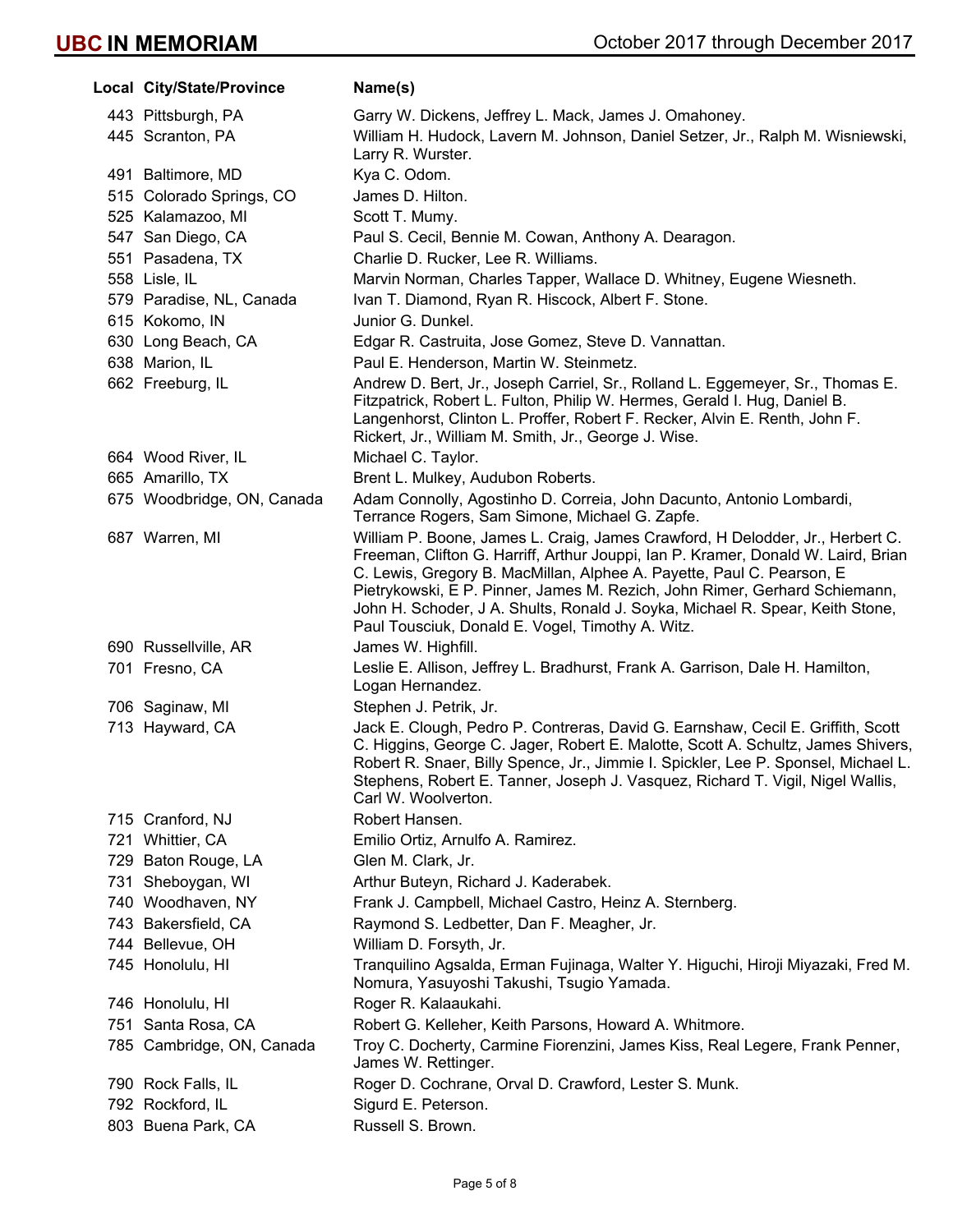| Local City/State/Province    | Name(s)                                                                                                                                                                    |
|------------------------------|----------------------------------------------------------------------------------------------------------------------------------------------------------------------------|
| 839 Hoffman Estates, IL      | Dirk H. Aissen, Gordon S. Bailey, Donald L. Johnson, Edward J. Miller, John L.<br>Milstead, Stephen E. Scalf, Paul T. Sheridan.                                            |
| 916 Lisle, IL                | Michael B. Monferdini, David C. Togliatti.                                                                                                                                 |
| 926 Brooklyn, NY             | William Ahlers, Gino Guglielmi, Albert Ratner, Anthony Raymond, Gus Sabatino,<br>Peter Scura, Frazer Stockley.                                                             |
| 930 St Cloud, MN             | Frank Weaver.                                                                                                                                                              |
| 943 Tulsa, OK                | Orville W. Cavins.                                                                                                                                                         |
| 944 Ontario, CA              | Lloyd L. Bryant, Barry L. Wood, Wendell A. Wright.                                                                                                                         |
| 948 Sioux City, IA           | Roger Cogar.                                                                                                                                                               |
| 955 Kaukauna, WI             | Ken H. Bodway, C F. Bogenschutz, Harold E. Brasch, Jr., Robert H. Kirk,<br>Kenneth A. Perry.                                                                               |
| 1000 Tampa, FL               | Walter H. Duzyk, Robert W. Howard, Charles Mendieta.                                                                                                                       |
| 1004 Lansing, MI             | Terry S. Alpaugh, Louis McNeilly, Keith B. Smith, Jay C. Sprague.                                                                                                          |
| 1005 Hobart, IN              | Roy G. Call, Milton Chisom.                                                                                                                                                |
| 1009 Paradise, NL, Canada    | Kevin Pritchett.                                                                                                                                                           |
| 1016 Muncie, IN              | Ronald R. Houston, Norman H. Russell.                                                                                                                                      |
| 1017 Portland, OR            | Lyle J. Fink, David E. Schikora.                                                                                                                                           |
| 1027 Lisle, IL               | Horst A. Deubler, Reinhard Warsewa.                                                                                                                                        |
| 1045 Warren, MI              | Minas M. Arslanian, Biagio Cacciottolo, Fred O. Feril, Fred F. Foote, Eldean E.<br>Gregg, Jason A. McCord, Carl M. Puz, Thomas Weakland, Sr.                               |
| 1051 Lincoln, IL             | Dave M. Franklin, Martin R. Thompson, Frank D. Vaughn.                                                                                                                     |
| 1056 Kaukauna, WI            | Brad G. Kaminske, Travis P. Sieckert.                                                                                                                                      |
| 1076 Greenwood, IN           | Phillip G. Hartmann, Anthony J. Lone, Robert D. Morton, Jr., Nathan B. Owens,<br>John I. Pegg, Hunter L. Schott, John E. Seales, Jeffrey S. Shaffer.                       |
| 1090 Akron, OH               | Edw A. Carroll, Roger E. Cromer, Robert S. Day, Wayne R. Kosola, Richard R.<br>Rader, Roger D. Wilson, Matthew E. Wright.                                                  |
| 1091 Bismarck, ND            | John F. White.                                                                                                                                                             |
| 1098 Baton Rouge, LA         | James B. Courtade, Larry Sims, Sr.                                                                                                                                         |
| 1102 Warren, MI              | Thomas J. Brown, William K. Curtis, Evan K. Eichhorn, Estil F. Honaker, Patrick<br>G. Hubble, Gerald D. Richard, Matthew M. Rogers, Gregory P. Sedoryk, Earl F.<br>Wooley. |
| 1109 Visalia, CA             | Carl H. Andrews, Glennard D. Bruce, Stephen Haynes.                                                                                                                        |
| 1121 Framingham, MA          | David K. Dyer, Roy E. Engstrom, Robert D. Himelrick, Scott M. Stevens, Jr.                                                                                                 |
| 1123 Lincoln Park, MI        | William J. Abair, John H. Saner.                                                                                                                                           |
| 1143 LaCrosse, WI            | Richard D. Johnson, Charles J. McDonald.                                                                                                                                   |
| 1146 Green Bay, WI           | Leland G. Conard, Ronald R. Devroy, Gerald L. Eick, Robert J. Weber.                                                                                                       |
| 1151 Thunder Bay, ON, Canada | Robert Lahaye.                                                                                                                                                             |
| 1155 Columbus, IN            | David Waggoner.                                                                                                                                                            |
| 1163 Syracuse, NY            | George C. Alfonsin, Ray W. Garrett, Jr.                                                                                                                                    |
| 1185 Lisle, IL               | Cyril C. Johnson.                                                                                                                                                          |
| 1192 Birmingham, AL          | Donald V. Wilson.                                                                                                                                                          |
| 1209 Florence, AL            | Johnny P. Sharp.                                                                                                                                                           |
| 1243 Fairbanks, AK           | Phillip J. Tallman, Bernard F. Yinger.                                                                                                                                     |
| 1244 Windsor, ON, Canada     | David N. Kereliuk.                                                                                                                                                         |
| 1245 Las Cruces, NM          | Willie L. Lucero, Austin J. Powers.                                                                                                                                        |
| 1256 Sarnia, ON, Canada      | Beverly Connolly, Matthew W. Moran.                                                                                                                                        |
| 1263 Kennesaw, GA            | Patrick W. Bledsoe, Mathew A. Duplisea, Sr., Kenneth D. Rich, Jr.                                                                                                          |
| 1266 Austin, TX              | Melvin O. Sawyer.                                                                                                                                                          |
| 1281 Anchorage, AK           | Leroy G. Dull, Ronald F. Schaefers.                                                                                                                                        |
| 1310 St Louis, MO            | Larry E. Marvel, Eugene E. Moore, Randy D. Prewitt, Omer Schneider.                                                                                                        |
| 1325 Edmonton, AB, Canada    | Kyle W. Buchberger, Trevor K. Cripps, Wayne S. Easton, Roger C. Kennedy,                                                                                                   |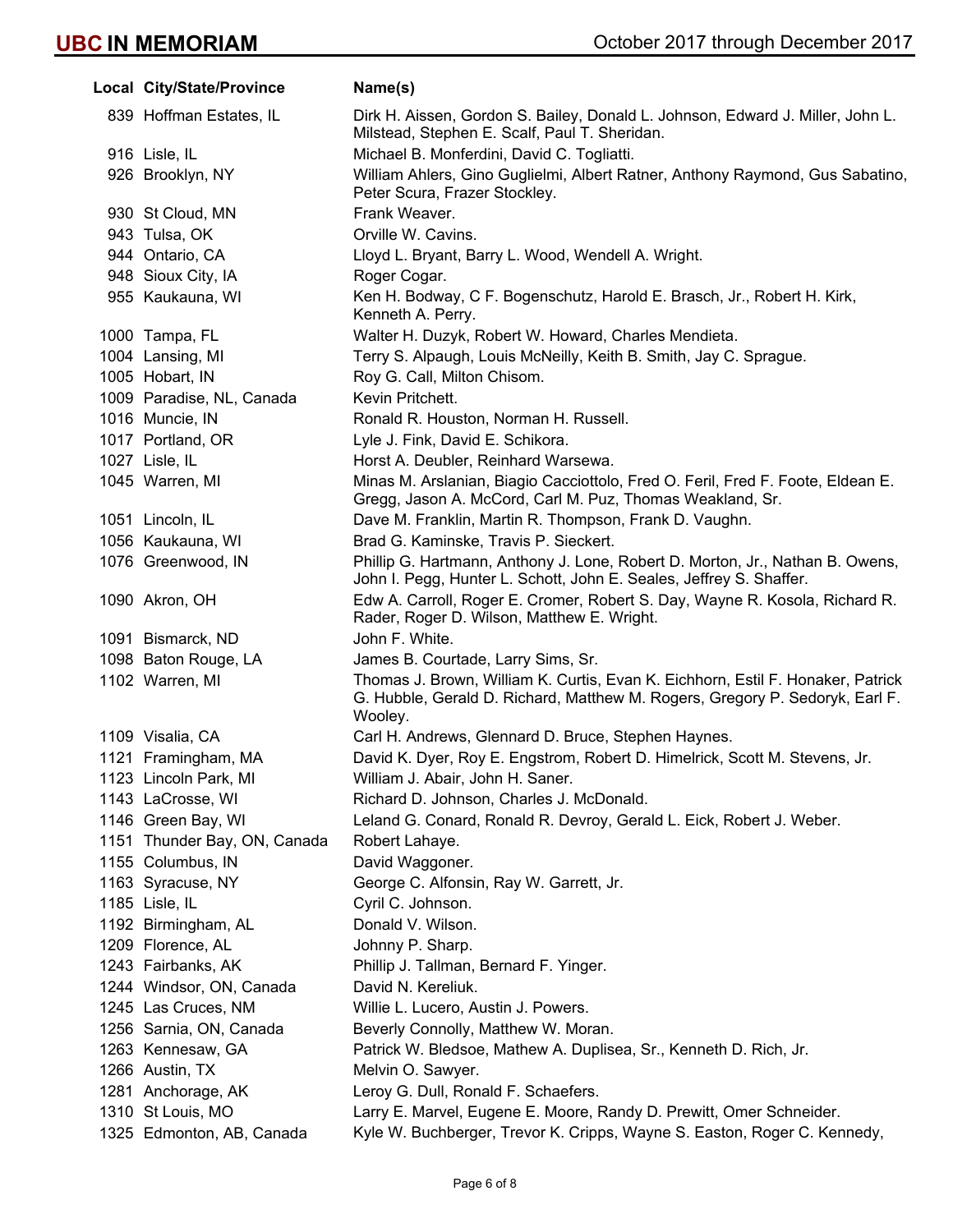| <b>Local City/State/Province</b>    | Name(s)                                                                                                                                                                                                                                                            |
|-------------------------------------|--------------------------------------------------------------------------------------------------------------------------------------------------------------------------------------------------------------------------------------------------------------------|
|                                     | Michael J. Key, John Lukash, Jeff R. Pilote, Bernard W. Robinson, Jessie K.<br>Shaw.                                                                                                                                                                               |
| 1338 Lower Sackville, NS,<br>Canada | Mike A. Gallant.                                                                                                                                                                                                                                                   |
| 1348 Virginia, MN                   | Clyde A. Wartianen.                                                                                                                                                                                                                                                |
| 1382 Rochester, MN                  | Richard D. Irvin, Bernard J. McGee.                                                                                                                                                                                                                                |
| 1386 Hanwell, NB, Canada            | Michel Fortin, Joseph A. Haggerty, Rivard J. Melanson.                                                                                                                                                                                                             |
| 1410 Kingston, ON, Canada           | Raymond T. Gobin.                                                                                                                                                                                                                                                  |
| 1445 Topeka, KS                     | Samuel S. Israel.                                                                                                                                                                                                                                                  |
| 1460 Edmonton, AB, Canada           | Andrew Agnew, Tyron F. Cromwell.                                                                                                                                                                                                                                   |
| 1485 Hobart, IN                     | William H. Charlson.                                                                                                                                                                                                                                               |
| 1503 Oregon City, OR                | Kevin L. Bohm, Charles O. Larue, Eldon H. Middleton, Nils H. Nelson, Sr.                                                                                                                                                                                           |
| 1505 Albuquerque, NM                | Frank Lucero, Robert Owens, Jr.                                                                                                                                                                                                                                    |
| 1506 Los Angeles, CA                | Richard A. Mumford.                                                                                                                                                                                                                                                |
| 1510 Escanaba, MI                   | Clayton A. Genore, Geo A. Holmgren, Chester S. Kusmitch, William Lambert,<br>Robert F. Tarvainen.                                                                                                                                                                  |
| 1529 Kansas City, MO                | Ivan D. Barney.                                                                                                                                                                                                                                                    |
| 1539 Des Plaines, IL                | Frank A. Colacicco, James I. Sanfilippo, William A. Taylor.                                                                                                                                                                                                        |
| 1541 Delta, BC, Canada              | Scott Coderre, Timothy R. Nygard, Joseph Papp.                                                                                                                                                                                                                     |
| 1554 Nashville, TN                  | John C. Hogan, Melvin R. Sanders, Sr.                                                                                                                                                                                                                              |
| 1556 New York, NY                   | Hector Aguilar, Justin R. Broesler, Brian Burke, Rinaldo Dipre, Lino Gasperetti,<br>Chris W. Jensen, Jon F. Lee, Edwin Lyngstad, John Malandro, Stephen A.<br>Marsico, Michael P. Mcerlean, Edgar H. Repko, Michael Skarzynski, Erik<br>Smestad, Anthony Zorovich. |
| 1588 Sydney, NS, Canada             | Bernard A. Boudreau, James J. Hiscott.                                                                                                                                                                                                                             |
| 1592 Sarnia, ON, Canada             | Darlene Lord.                                                                                                                                                                                                                                                      |
| 1596 St Louis, MO                   | Robt G. Tesson.                                                                                                                                                                                                                                                    |
| 1598 Victoria, BC, Canada           | Christopher D. Wilson.                                                                                                                                                                                                                                             |
| 1599 Redding, CA                    | Charles T. Jones, Donald H. Oswalt, Simon Vidovich, Jr.                                                                                                                                                                                                            |
| 1607 Whittier, CA                   | Maynard L. Arwood, Bobby M. Bishop, Ronnie L. Vansickle.                                                                                                                                                                                                           |
| 1669 Thunder Bay, ON, Canada        | Peter Badiuk, James Dawe, Antal Kovacs, Gabriel A. McKay, Melvin R. Miller,<br>Clayton T. Turner.                                                                                                                                                                  |
| 1693 Lisle, IL                      | Kenneth M. Hallberg, John J. Leahy, Henry R. Olson, Richard D. Walser, Henry<br>A. Woaler.                                                                                                                                                                         |
| 1780 Las Vegas, NV                  | Sal A. Minutoli, Jerry E. Nemecek.                                                                                                                                                                                                                                 |
| 1789 South Lake Tahoe, CA           | Clyde L. Calonica.                                                                                                                                                                                                                                                 |
| 1795 Farmington, MO                 | Larry D. Pyatt.                                                                                                                                                                                                                                                    |
| 1809 Oakland Park, FL               | John Aviles, Gregory L. Brooks, Edward E. Gretz, Gerard J. Jean, Daniel M.<br>Saunders, Leon Whitaker.                                                                                                                                                             |
| 1839 Pacific, MO                    | Lee H. Kreter.                                                                                                                                                                                                                                                     |
| 1846 Metairie, LA                   | Kenneth L. Rushing, Jr., Ronald J. Steele, Vincent C. Vaccaro, Steve Valure.                                                                                                                                                                                       |
| 1889 Lisle, IL                      | Robert C. Heal, Joseph C. Nikiel.                                                                                                                                                                                                                                  |
| 1905 Orlando, FL                    | Rondall W. McEntyre, Howard T. Norman, William B. Register.                                                                                                                                                                                                        |
| 1907 Delta, BC, Canada              | Ljubo D. Genovese.                                                                                                                                                                                                                                                 |
| 1912 Phoenix, AZ                    | Wayne F. Berg, Richard L. Debree, Bob G. Moyer.                                                                                                                                                                                                                    |
| 1916 Hamilton, ON, Canada           | Richard S. Vollmer.                                                                                                                                                                                                                                                |
| 1934 Bemidji, MN                    | Larry K. Sather.                                                                                                                                                                                                                                                   |
| 1946 London, ON, Canada             | Bruce A. Mcinnis.                                                                                                                                                                                                                                                  |
| 1977 Las Vegas, NV                  | Donald W. Carle, Hafstein Siggeirsson, Gayle Y. Starks.                                                                                                                                                                                                            |
| 2000 Woodbridge, ON, Canada         | Charlie Gale.                                                                                                                                                                                                                                                      |
| 2010 Calgary, AB, Canada            | Jason R. Anketell.                                                                                                                                                                                                                                                 |